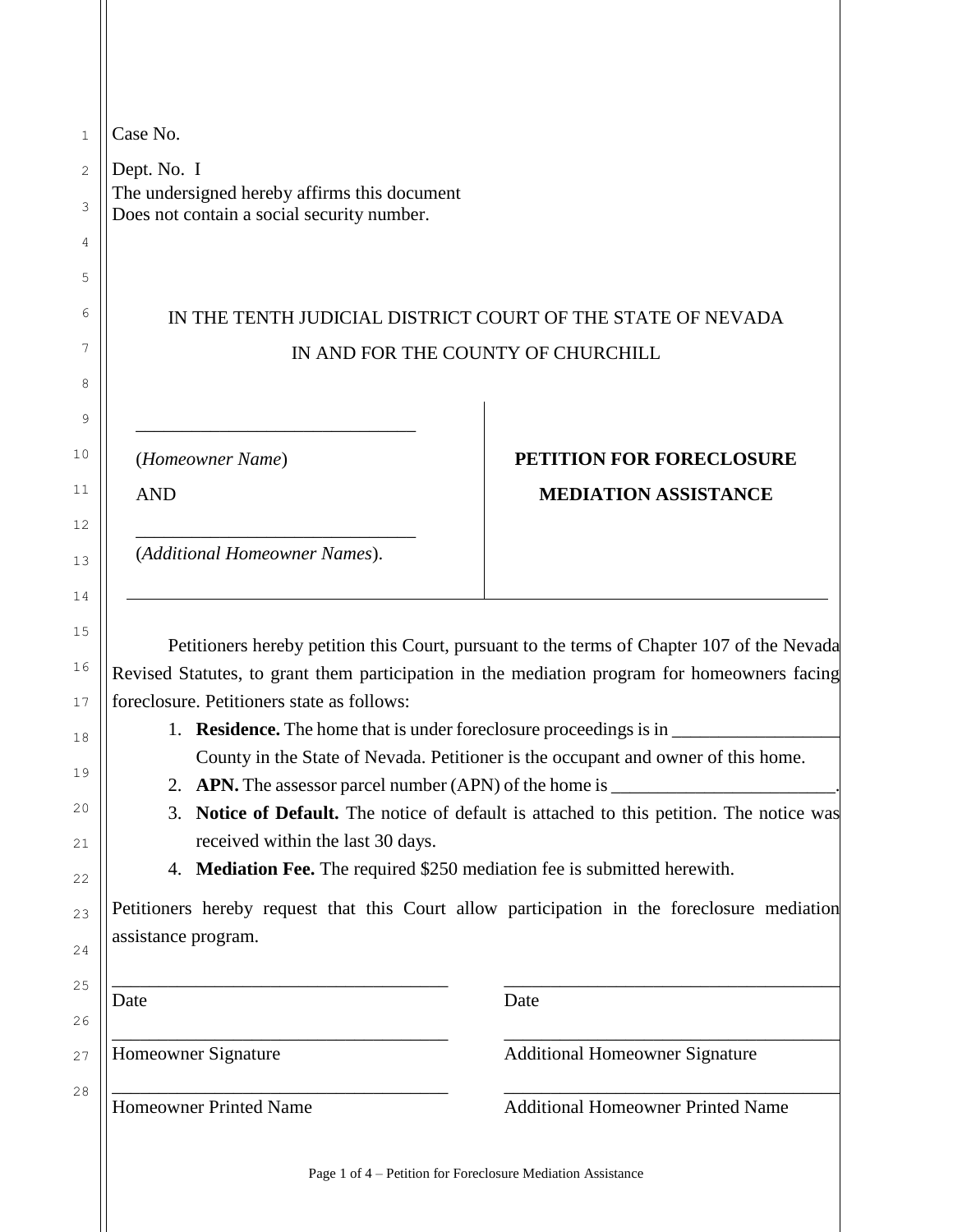| 1        | <b>FIRST PETITIONER'S VERIFICATION</b>                                                                                                                                          |
|----------|---------------------------------------------------------------------------------------------------------------------------------------------------------------------------------|
| 2        | <b>STATE OF NEVADA</b>                                                                                                                                                          |
| 3        | COUNTY OF                                                                                                                                                                       |
| 4        |                                                                                                                                                                                 |
| 5        | under penalty of perjury, deposes and says:                                                                                                                                     |
| 6        | I am the Petitioner herein, and I have read the foregoing Petition for Foreclosure Mediation                                                                                    |
| 7        | Assistance and know the contents thereof; that the pleading is true to the best of my own                                                                                       |
| 8        | knowledge.                                                                                                                                                                      |
| 9        | (Homeowner's signature)                                                                                                                                                         |
| 10       |                                                                                                                                                                                 |
| 11       | Signed and sworn to (or affirmed) before me on                                                                                                                                  |
| $12\,$   |                                                                                                                                                                                 |
| 13<br>14 |                                                                                                                                                                                 |
| 15       | Signature of notarial officer                                                                                                                                                   |
| 16       |                                                                                                                                                                                 |
| 17       | <b>STATE OF NEVADA</b>                                                                                                                                                          |
| $1\,8$   | COUNTY OF                                                                                                                                                                       |
| 19       |                                                                                                                                                                                 |
| $20$     |                                                                                                                                                                                 |
| $21\,$   | before me, a Notary Public, (homeowner's name) __________________________________<br>known or proved to me to be the person who executed the foregoing Petition for Foreclosure |
| 22       | Mediation Assistance, and who acknowledged to me that he/she did so freely and voluntarily and                                                                                  |
| 23       | for the uses and purposes herein stated.                                                                                                                                        |
| 24       |                                                                                                                                                                                 |
| 25       |                                                                                                                                                                                 |
| 26       |                                                                                                                                                                                 |
| 27       |                                                                                                                                                                                 |
| 28       |                                                                                                                                                                                 |
|          |                                                                                                                                                                                 |
|          | Page 2 of 4 - Petition for Foreclosure Mediation Assistance                                                                                                                     |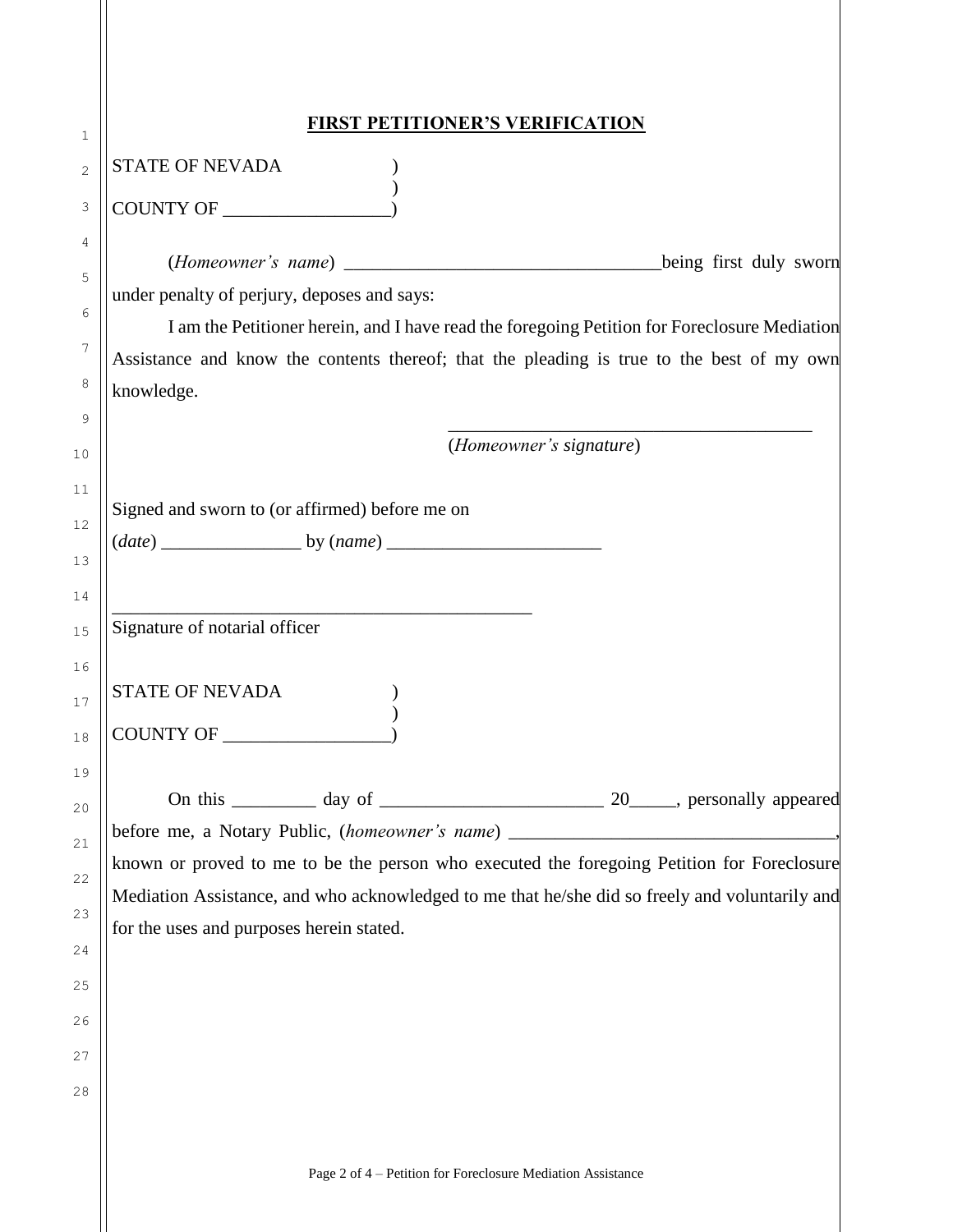| <b>ADDITIONAL PETITIONER'S VERIFICATION</b>                                                    |                                    |  |
|------------------------------------------------------------------------------------------------|------------------------------------|--|
| <b>STATE OF NEVADA</b>                                                                         |                                    |  |
| COUNTY OF                                                                                      |                                    |  |
|                                                                                                |                                    |  |
|                                                                                                |                                    |  |
| sworn under penalty of perjury, deposes and says:                                              |                                    |  |
| I am the Petitioner herein, and I have read the foregoing Petition for Foreclosure Mediation   |                                    |  |
| Assistance and know the contents thereof; that the pleading is true to the best of my own      |                                    |  |
| knowledge.                                                                                     |                                    |  |
|                                                                                                | (Additional homeowner's signature) |  |
|                                                                                                |                                    |  |
| Signed and sworn to (or affirmed) before me on                                                 |                                    |  |
|                                                                                                |                                    |  |
|                                                                                                |                                    |  |
|                                                                                                |                                    |  |
| Signature of notarial officer                                                                  |                                    |  |
|                                                                                                |                                    |  |
| <b>STATE OF NEVADA</b>                                                                         |                                    |  |
| COUNTY OF                                                                                      |                                    |  |
|                                                                                                |                                    |  |
|                                                                                                |                                    |  |
|                                                                                                |                                    |  |
| known or proved to me to be the person who executed the foregoing Petition for Foreclosure     |                                    |  |
| Mediation Assistance, and who acknowledged to me that he/she did so freely and voluntarily and |                                    |  |
| for the uses and purposes herein stated.                                                       |                                    |  |
|                                                                                                |                                    |  |
|                                                                                                |                                    |  |
|                                                                                                |                                    |  |
|                                                                                                |                                    |  |
|                                                                                                |                                    |  |
|                                                                                                |                                    |  |
|                                                                                                |                                    |  |
| Page 3 of 4 – Petition for Foreclosure Mediation Assistance                                    |                                    |  |